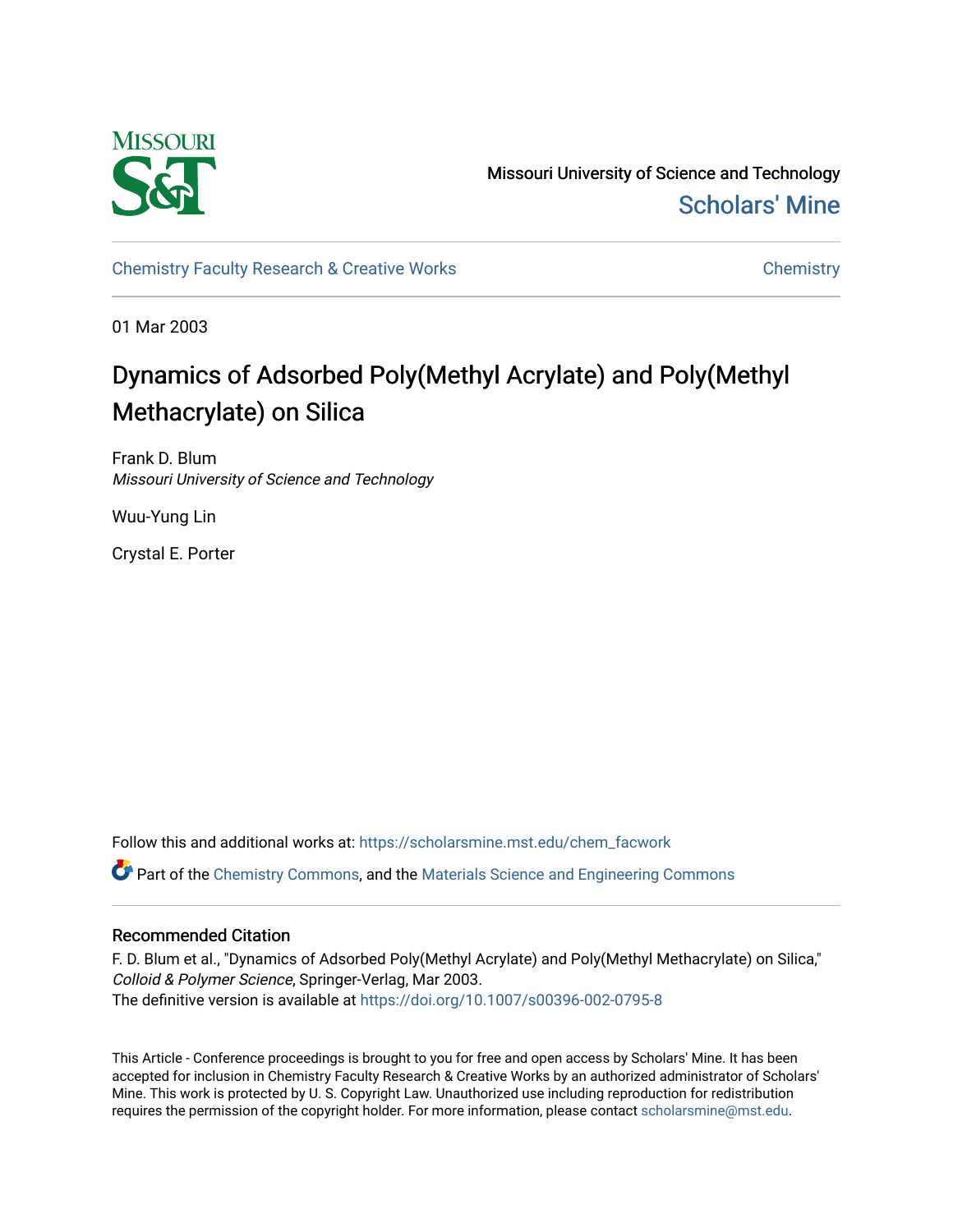Frank D. Blum Wuu-Yung Lin Crystal E. Porter

# Dynamics of adsorbed poly(methyl acrylate) and poly(methyl methacrylate) on silica

Received: 13 May 2002 Revised: 1 October 2002 Accepted: 2 October 2002 Published online: 20 November 2002 Springer-Verlag 2002

Presented at Silica 2001, Mulhouse, France, September 2001

F.D. Blum  $(\boxtimes) \cdot W.-Y$ . Lin  $\cdot$  C.E. Porter Department of Chemistry and Materials Research Center, University of Missouri-Rolla, Rolla, MO 65409-0010, USA E-mail: fblum@umr.edu Tel.:  $+1-573-3414451$ Fax: +1-573-3416033

## Introduction

modulated differential scanning calorimetry (MDSC) were used to probe the behavior of ultrathin adsorbed poly(methyl acrylate) (PMA). The spectra for the bulk methyl-labeled  $PMA-d_3$  were consistent with the motions of the polymer segments being spatially homogeneous. For the polymers adsorbed on silica, multicomponent line shapes were observed. The segmental mobility of the surface polymers increased with increased adsorbed amounts. In contrast to the behavior of the polymers in bulk, the adsorbed lower-molecular-mass PMA- $d_3$  was less mobile than the

Abstract Deuterium NMR and

adsorbed high-molecular-mass polymer. The presence of a polymer overlayer was sufficient to suppress the enhanced mobility of the moremobile segments of the adsorbed (inner) polymer. MDSC studies on adsorbed poly(methyl methacrylate) showed that the glass-transition temperature of the thin polymer films increased and broadened compared to the behavior of the polymer in bulk. The presence of a motional gradient with the less-mobile segments near the solid–polymer interface and the more-mobile segments near the polymer–air interface was consistent with the experimental observations.

The dynamics of polymers at interfaces are important in a variety of applications, especially when those applications depend on mechanical or surface properties. Unfortunately, the surface properties of interfacial species, like the polymers used in composites, are not easily measured macroscopically. Generally, the interfacial layers are thin, often on the order of  $100 \text{ Å}$  or less. Microscopic techniques, especially spectroscopic ones, have been successful at probing these interfaces because they can be sensitive to very small amounts of material on the surface. The application of many of these techniques has been reviewed with special emphasis on their use in composite interfaces [1].

Some of the spectroscopic techniques used to study interfaces require either ''clean'' or flat surfaces, or at least a clear optical path to the interface under study. These requirements limit the application of the techniques, and make them hard to apply to many materials, including composites. In our laboratory, we have found that NMR techniques can show high sensitivity to certain interfacial phenomena and can probe interfacial materials, such as adsorbed polymers and other surface-active species, such as silane coupling agents [2, 3]. The chief advantages of the NMR technique are that it can be used on opaque materials, different nuclei can be used as probes, and interfacial material can sometimes be selectively probed. The chief disadvantage of the technique is its lower sensitivity, which arises from the Boltzmann factor whereby the NMR energy levels are much closer together than the thermal energies typically available. In addition, for surface NMR, the sensitivity problem is compounded by the need to support the thin films on a solid substrate. Nevertheless, these problems can be overcome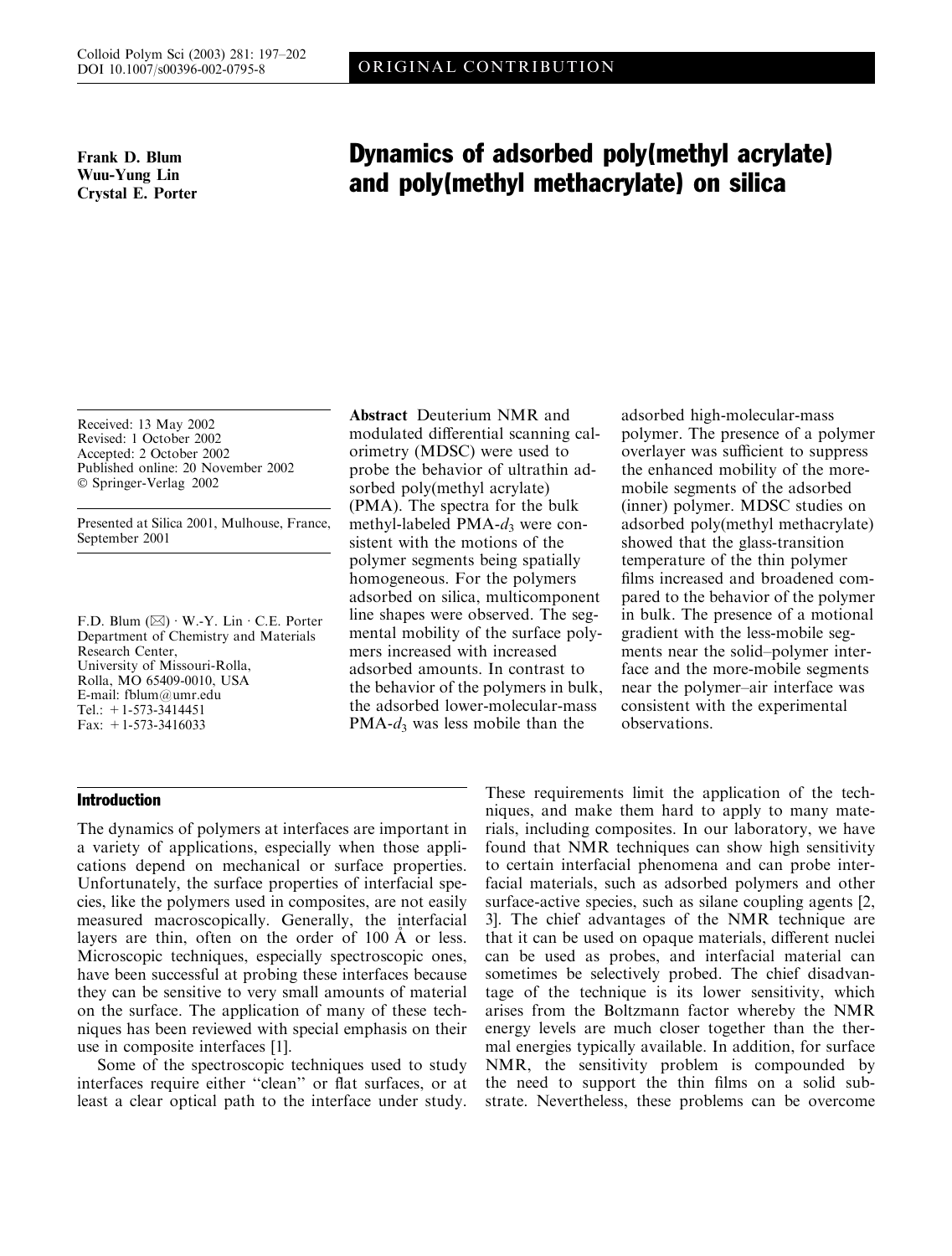with the choice of appropriate nuclei, high surface-area supports, high-field instruments, and large sample volumes.

In our laboratory, we have chosen deuterium as the nucleus for our surface experiments. Indeed, other nuclei, such as protons or carbon 13 can be used [2, 3], as can stable free radicals in electron spin resonance spectroscopy [4]. We chose deuterium because it has an intermediate quadrupole moment, low natural abundance, and is relatively easy to incorporate into a variety of molecules. Deuterium has a quadrupole moment of intermediate magnitude and, for many species, the spectra of a deuteron bonded to a carbon can be interpreted in terms of the reorientation of the C–D bond. Surface selectivity can also be accomplished through deuterium labeling. The low natural abundance of deuterium is such that, if labeled material is deposited at the interface, the resulting spectrum will be indicative of the behavior at the interface and generally will not be complicated by unlabeled material.

In the present report, we review our laboratory studies of the  ${}^{2}H$  NMR spectra of poly(methyl acrylate) $d_3$  (PMA- $d_3$ ) [5, 6, 7] at the solid–polymer–air and solid– polymer–polymer interfaces. In addition, to verify the NMR results and to get a more complete picture of the surface behavior, we supplement the NMR data with results from modulated differential scanning calorimetry (MDSC) on poly(methyl methacrylate) (PMMA). The goal of the present work is to give an overview of the qualitative behavior of adsorbed polymers on silica.

#### **Experimental**

The PMA- $d_3$  polymers used were prepared as previously reported [5, 6] and only a brief outline is given here. Methyl acrylate- $d_3$ was synthesized from methanol- $d_4$  and acryloyl chloride, with about 100% deuteration on the methyl group. Two different molecular mass  $PMA-d_3$  polymers were prepared. The highmolecular-weight (HMW) PMA- $d_3$  (1,100 kDa, polydispersity 2.2) was prepared from monomer via emulsion polymerization [5, 6]. The low-molecular-weight (LMW) PMA- $d_3$  was prepared via solution free-radical polymerization (70.5 kDa, polydispersity 2.5) [6]. For MDSC, atactic PMMA was obtained from Aldrich Chemical, Milwaukee, WI (90 kDa, polydispersity 1.5). The surface polymer samples were studied both at the silica–polymer–air interface and also in composites where the polymer-coated silica was compression molded with LMW PMA, HMW PMA, or polystyrene.

$$
-(CH2-CH) \n |\n |\nC=O\n |\nCD3\nPMA-d3
$$

The substrate used for NMR and MDSC was Cab-O-Sil silica, grade M5, (Cabot Corppration, Tuscola, IL) which was chosen because of its high specific surface area  $(200 \text{ m}^2/\text{g})$ . Cab-O-Sil consists of primary particles, which are nonporous and spherical. The adsorption was carried out from polymer solutions in toluene or benzene/acetonitrile mixtures. The solutions were allowed to equilibrate at 23  $\degree$ C in centrifuge tubes with known quantities of Cab-O-Sil fumed silica. The samples were then mixed in a mechanical shaker for 48 h, centrifuged, and the coated silica was washed several times with the same solvent(s). The polymer-coated silica was then dried under vacuum at 70  $\degree$ C for 6 h. The equilibrium concentration of polymer in the supernatant liquid was determined gravimetrically after drying, then also verified by thermogravimetric analysis. For accuracy in determining adsorbed amounts, the solutions were made with concentrations corresponding to the flat portions of the adsorption isotherms [5]. Variations in the adsorbed amounts were made by changing the solvent system from which the polymer was adsorbed.

The NMR spectra were obtained using a Varian VXR-400/S spectrometer equipped with a fixed-frequency wide-line probe (Doty Scientific, Columbia, SC), a high-power amplifier and fast digitizer. The wide-line probe had a coil that could accommodate<br>an 8-mm (diameter) sample. The <sup>2</sup>H-resonance frequency was 61.395 MHz and the quadrupole-echo pulse sequence [8] was used (delay  $-90_x^{\circ} - \tau - 90_y^{\circ} - \tau -$  acquisition). The 90°-pulse width was  $2.7 \text{ }\mu\text{s}$  and an echo time,  $\tau$ , of 30  $\mu\text{s}$  was typically used. The Fourier transformation was started at the top of the echo and no line broadening was applied to the spectra. The number of scans ranged from 1,000 to 100,000, depending upon the composition of the sample. The distortion of the line shape due to the effect of finite pulse width was estimated to be less than 3% over the spectral range of 80 kHz. Consequently, no correction for this effect was made. The spectra obtained were essentially independent of the temperature cycling of the samples.

The reduced splitting was due to the methyl group's rapid rotation about its symmetry axis. For the deuterium nucleus (spin quantum number,  $I=1$ ), the quadrupolar splitting,  $\Delta v_{\rm q}$ , between the two different allowed transitions is given by [8, 9]

$$
\Delta v_{\rm q} = (3/4) \left( e^2 q Q / h \right) \left[ 3 \cos^2 \theta(t) - 1 - \eta \sin^2 \theta(t) \cos^2 \phi(t) \right], \qquad (1)
$$

where  $e^2 qQ/h$  is the quadrupole coupling constant, t is time, and  $\theta(t)$  and  $\phi(t)$  are the spherical polar angles for the orientation of the principal axis system of the electric field tensor relative to the applied static magnetic field,  $\mathbf{B}_0$ , and  $\eta$  is the asymmetry parameter. For our case with rapid methyl group rotation, the value of  $\eta$  can be taken as 0 and the  $3\cos^2\theta(t)$  term can be further decomposed into the following:

$$
<3\cos^2\theta(t)-1>=(1/2)<3\cos^2\beta(t)-1>(3\cos^2\chi-1),\quad(2)
$$

where  $\langle \rangle$  represents the time average,  $\beta(t)$  is the angle between the  $\mathbf{B}_0$  and the rotation axis, and  $\chi$  is the angle between the rotation axis and the C–D bond. Since  $\chi$  is 70.5° for a methyl group, the  $3\cos^2\chi$ -1 term is reduced and the quadrupolar splitting is reduced to one third of its original value in the absence of other motion. Values for the quadrupole coupling constant of methyl groups are typically of the order of 150–170 kHz [8, 9].

A TA Instruments model 2920 MDSC (New Castle, DE) was used to thermally analyze the coated silica samples. The reference pan was loaded with roughly the equivalent amount of silica that was in the sample pan to emphasize the thermal behavior of the adsorbed polymer. Two heating scans and one cooling scan were taken from 25 to 240 °C, at a rate of 2.5 °C/min, a modulation amplitude of  $\pm 1$  °C, and a period of 60 s. The total run time was approximately 4 h per sample. The second heating scan was used to determine the glass-transition data from the reversing heat flow curves so that all of the samples were subjected to a similar thermal history. The reported  $T_g$  was found by using the half-height temperature of the transition step.  $T_g$  values from at least two separate experiments were averaged for the bulk and all surface samples. A difference of no more than  $\pm 2$  °C was observed for experiments performed on different samples of the same material.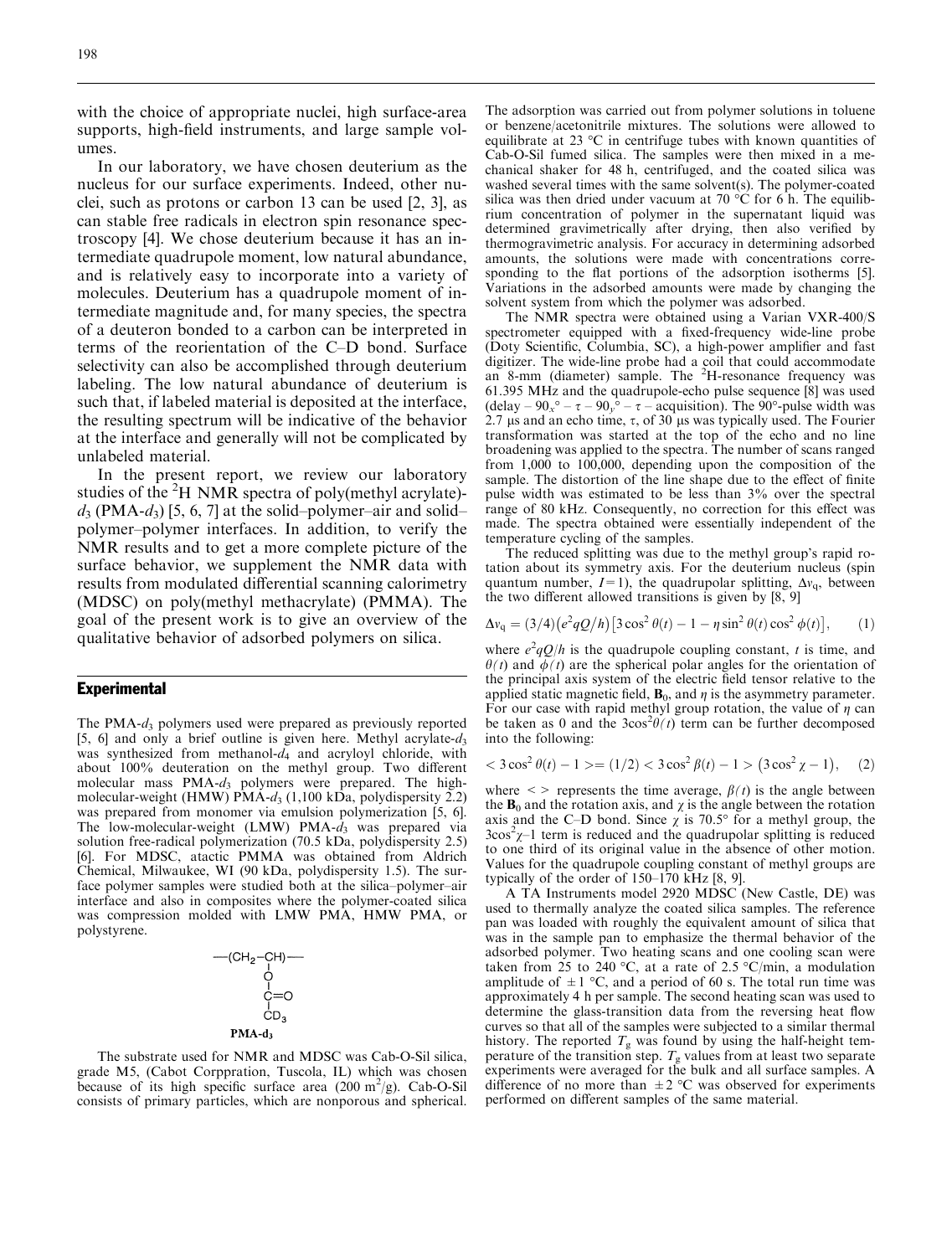#### Results and discussion

In order to understand the surface dynamics of the polymers, we found it useful to base our understanding on the behavior of the corresponding bulk polymers. In general, we find that the behavior for the bulk polymer is such that single-component line shapes result. In contrast, for the surface-bound polymers, multicomponent line shapes result. The multicomponent line shapes are believed to come from segments, in different locations, with differing mobilities. In turn, we discuss the results of experiments on PMA- $d_3$  as a function of adsorbed amount, molecular mass, and polymer overlayer. Then we discuss the behavior of similar absorbed samples of PMMA on silica as probed with MDSC.

#### $PMA-d_3 - bulk$

Three experimental deuterium quadrupole-echo spectra for HMW PMA- $d_3$  are shown in Fig. 1. The spectra at 24 °C (and below, not shown) were Pake powder patterns with reduced splittings as expected for a methyl group undergoing fast motions about its symmetry axis. At these temperatures, the backbone motions are slow enough that they do not appreciably contribute to the spectra and may be considered static for our purposes. At higher temperatures (e.g. at 44 and 52  $^{\circ}$ C), the powder patterns collapse with a gradual smoothing of the sharp features. Above  $52 °C$  the resonances (not shown) get narrower.

The collapse of the Pake pattern is indicative of the presence of backbone motion in the polymer, which



Fig. 1 <sup>2</sup>H NMR spectra of poly(methyl acrylate)- $d_3$  (*PMA-d<sub>3</sub>*) in bulk at the temperatures  $(°C)$  indicated

further narrows the resonance when its rate is comparable with the inverse of the quadrupole splitting. The collapse roughly occurs between 44 and 52  $\mathrm{^{\circ}C}$  and this can be considered the " $T_g(NMR)$ ". The  $T_g(NMR)$  is about 40 °C above the  $T_{\rm g}({\rm DSC})$  of 10 °C [10] and the difference can be attributed to the differences in time scales of the two experiments with the DSC being of the order of hertz and the <sup>2</sup>H NMR of the order of kilohertz (reciprocal of around 40 kHz). Even though 2D NMR experiments on a wide variety of polymers have shown that the motions of amorphous polymers around the  $T_{\rm g}$ need to be described with a broad distribution of correlation times [11], the  $T<sub>g</sub>(NMR)$  was still fairly narrow. The polymer behavior was also homogeneous in that the line shapes appeared to have a single component, i.e., all polymer segments exhibited virtually the same motions on the NMR time scale (vide infra).

#### $PMA-d_3$  at the silica–polymer–air interface

The adsorption of  $PMA-d_3$  onto silica from a toluene solution resulted in a series of spectra [5], a few of which are shown in Fig. 2, for which a direct comparison with the spectra in Fig. 1 can be made. The adsorbed amount was 2.61 mg polymer/m<sup>2</sup> silica. At 25 °C, the surface spectrum for  $PMA-d_3$  was almost identical with that of the bulk material, both Pake patterns. In both cases, the backbone of all the polymer segments can be considered rigid. At 44  $\degree$ C a full Pake pattern is still observed for the surface sample; however, a small motionally narrowed component is evident in the middle. Thus, the surface sample is inherently heterogeneous and consists of some segments which are less mobile, and also more mobile than in bulk. The segments with enhanced mobility are



Fig. 2 <sup>2</sup>H NMR spectra of PMA- $d_3$  on silica at the temperatures ( °C) indicated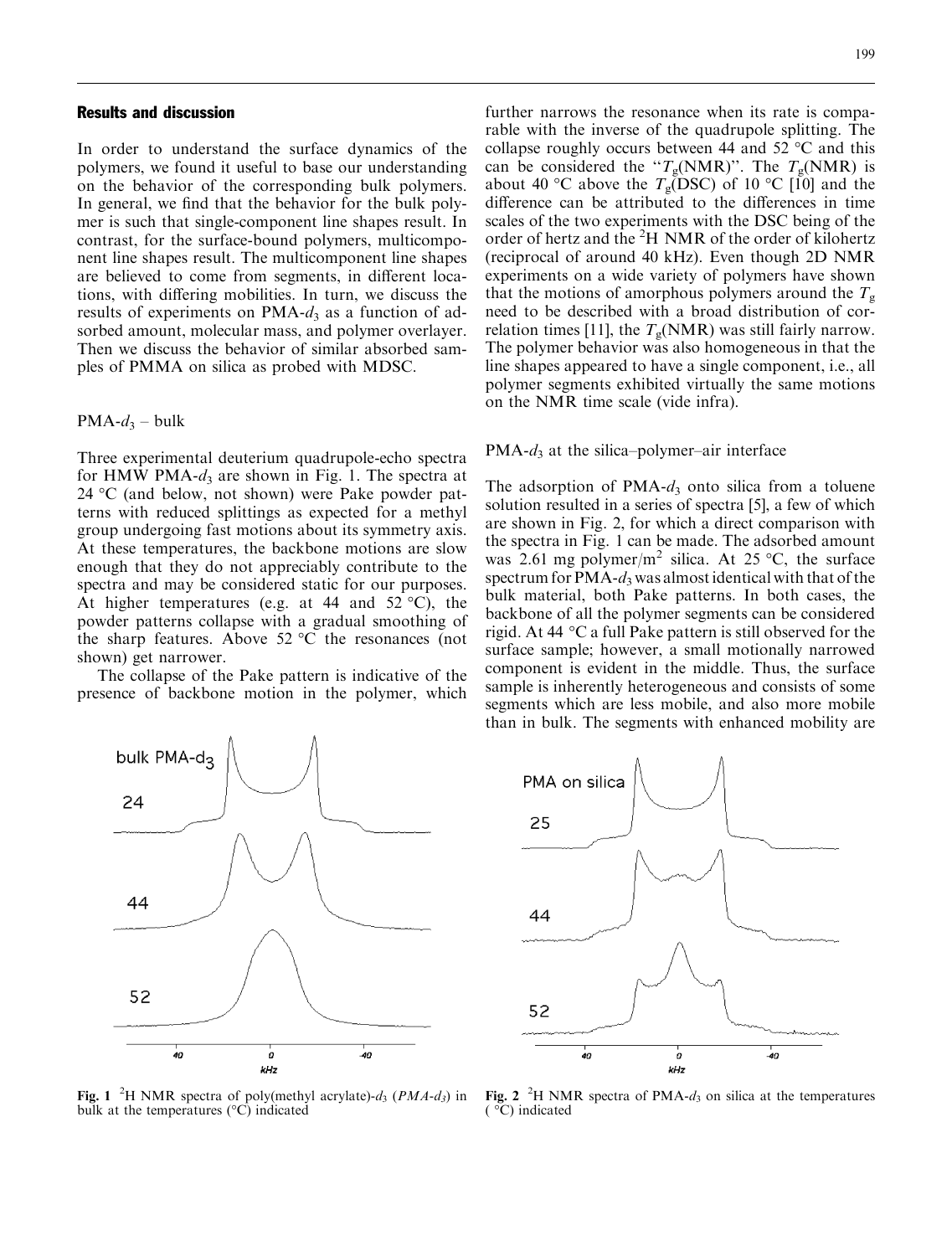even more clearly observed in the  $52 \text{ °C}$  spectra. The corresponding bulk spectrum shows only a narrowed Pake pattern at 44  $\degree$ C and a broad single resonance at  $52$  °C.

For simplicity, we choose to confine ourselves to a two-state model with components that are easily identified as more or less mobile than bulk. However, there is undoubtedly a continuous distribution of mobilities in the sample. The deuterium NMR filter suppresses the resonances with intermediate mobility [5, 8]. On one hand, this is a problem in that the spectral intensities are not simply proportional to the number of nuclei with different mobilies, but it is an advantage in that it highlights the extremes, i.e., the more-mobile and lessmobile species are easily observed. Because of these uncertainties, we have chosen not to estimate the relative amounts of the different species with different mobilities.

 $PMA-d_3$ , effect of adsorbed amount

The deuterium NMR spectra of HMW PMA- $d_3$  at 52 °C in bulk for 1.0 and 0.2  $A_m$  adsorbed amounts are shown



Fig. 3  ${}^{2}$ H NMR spectra of high-molecular-weight (HMW) PMA $d_3$  in bulk and at two different adsorbed amounts (in units of A<sub>m</sub>) on silica at 52 °C

Fig. 4  $^{2}$ H NMR spectra of HMW (upper) and low-molecular-weight  $(LMW)$  (lower) PMA-d<sub>3</sub> in bulk (*left*) and on silica (*right*) at 52 °C. The adsorbed amounts are 0.23 and 0.31 mg/m<sup>2</sup> for the HMW and LMW materials, respectively



#### $PMA-d_3$ , effect of molecular weight

The effect that the surface has on segmental mobility as a function of molecular weight [6] is shown in Fig. 4. For the bulk sample, the LMW PMA- $d_3$  has a lower  $T_g$ (not shown) than the HMW PMA- $d_3$ . At 52 °C, the LMW polymer has a significantly narrower resonance consistent with it having faster segmental mobility, roughly an order of magnitude faster than the HMW sample [6]. In contrast to their behavior in bulk, at similar adsorbed amounts, the spectra of both adsorbed samples look similar. Closer inspection reveals that the filled-in middle for the HMW sample is indicative of a higher fraction of more-mobile material. This is the opposite of the behavior of the polymer in bulk. The LMW material is more rigid on the surface. In fact, the effect is probably greater than it seems from Fig. 4 because the LMW PMA- $d_3$  has a slightly higher (1.3 times) adsorbed amount. As we noted previously, this would make the polymer even more mobile than at a lower adsorbed amount.

#### $PMA-d_3$  effect of polymer overlayer

In order to test the notion that the more-mobile segments were located at the polymer–air interface, we compression-molded unlabeled (fully protonated) polymers with the silica coated with deuterated polymers to make composite materials. Since the polymers directly adsorbed on the silica were deuterated, and those used as an overlayer were not, the interfacial material in a true

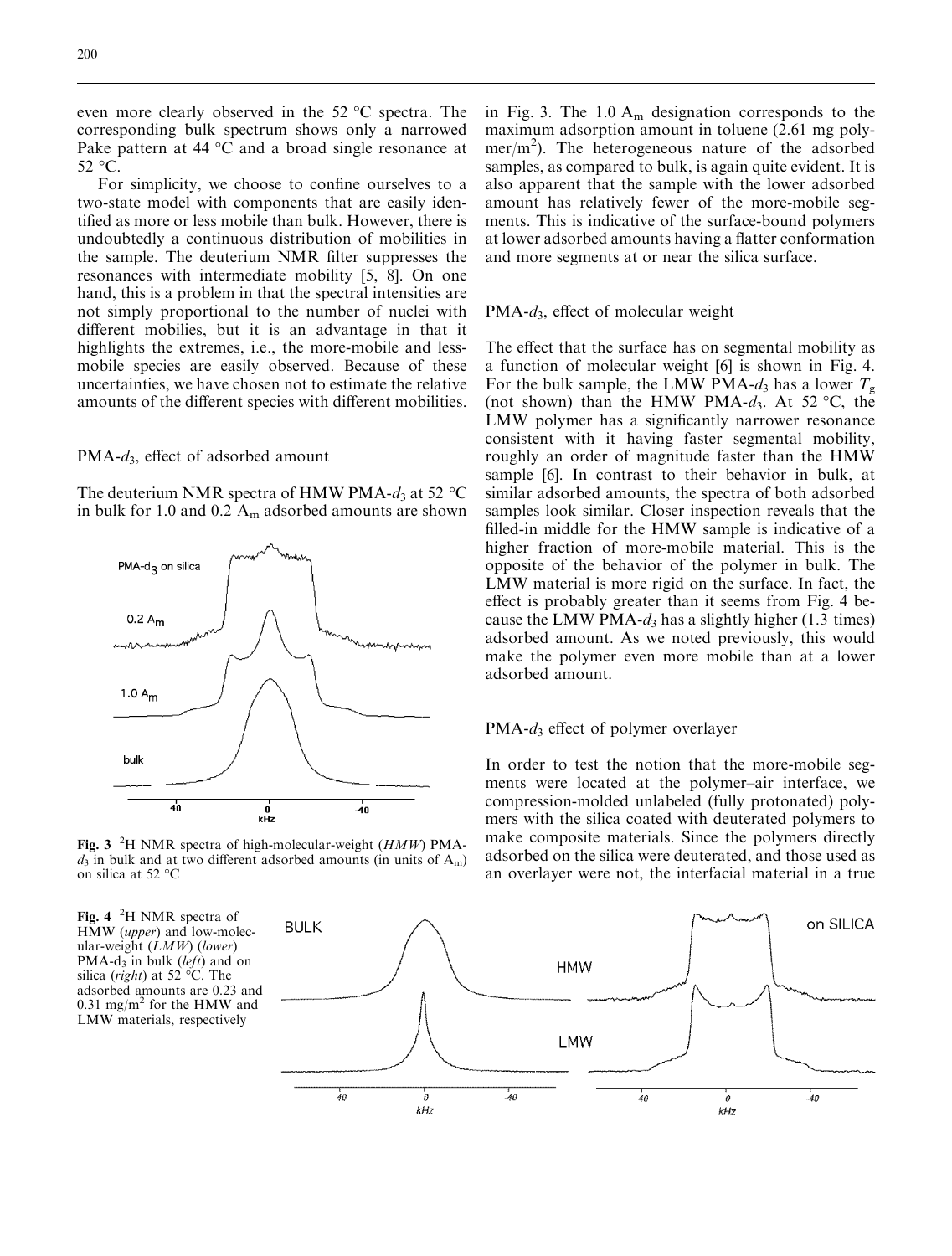201

Fig. 5  ${}^{2}$ H NMR spectra of HMW PMA- $d_3$  at 52 °C at the air interface and in composites compression molded with LMW PMA, HMW PMA, or polystyrene



composite could be probed. The results of the resulting spectra at 52  $\mathrm{^{\circ}C}$  are shown in Fig. 5 [7]. Compared to the PMA- $d_3$  at the silica–polymer–air interface, the composites yield spectra with a decrease in the intensity of the less-mobile segments (smaller amount of the narrow feature in the center). In fact, it is apparent that the intensity of the central resonance (mobile component) decreased in the order LMW PMA>HMW PMA > polystyrene as the overlayer. Further evidence for this is given at other temperatures as well [7]. Interestingly, this is the order of the  $T_g$ s of the polymers used for the overlayer. One can imagine that LMW PMA, or perhaps even HMW PMA might be able to penetrate into the adsorbed  $PMA-d_3$  layer, but certainly not polystyrene. Thus, it is obvious that the interfacial polymer senses the presence of the overlayer even if there is no attractive interaction between the polymers.

## PMMA on silica, MDSC results

For comparison with the NMR results, we probed the thermal behavior of adsorbed PMMA samples. The use of MDSC made it possible for us to achieve the baseline stability necessary to observe the transitions for very small amounts of adsorbed polymer. The thermograms



Fig. 6 Modulated differential scanning calorimetry thermograms for bulk and adsorbed (1.0 and 0.6  $A<sub>m</sub>$ ) samples. The center of the  $T_{\rm g}$  transition is marked with the *dashed line* 

for bulk and adsorbed PMMA samples are shown in Fig. 6 [12]. The bulk sample had a  $T<sub>g</sub>$  which was centered around 108 °C and had a width of about 10 °C, typical for bulk polymers like PMMA. In contrast, the behavior for the adsorbed samples resulted in a shift of the transition to higher temperatures (centered at 136  $\degree$ C for 1.0  $A_m$  and 158 °C for 0.6  $A_m$ ). In addition, the breadth of the transitions for the adsorbed samples was increased substantially to about 60  $\mathrm{^{\circ}C}$  in both cases.

Given that the thermal transitions for the adsorbed polymers are so broad, it is not difficult to rationalize why they have been somewhat elusive. The breadth of the transitions makes stability of the baseline critical and the presence of the substrate affects thermal transport and reduces the concentration of polymer in the sample. The coupling of high-surface-area substrates and MDSC allows meaningful measurements to be made.

The MDSC data are completely consistent with the NMR data. They show that the transition is broader, consistent with the heterogeneous nature of the polymer segments. The higher  $T_g$  for the lower-adsorbed-amount samples is consistent with the lower mobility for the lower-molecular-mass polymers in the thin film.

#### Adsorbed polymer behavior

The NMR data from the different experiments can be understood on the basis of a relatively simple model. The adsorbed polymer may be thought to consist of segments with different mobilities. The differences probably arise from segments that are different distances from the surface of the solid substrate. Segments directly



Fig. 7 Schematic representation of the polymer conformation showing trains, loops, and tails. The presence of a motional gradient in the adsorbed polymer is also indicated